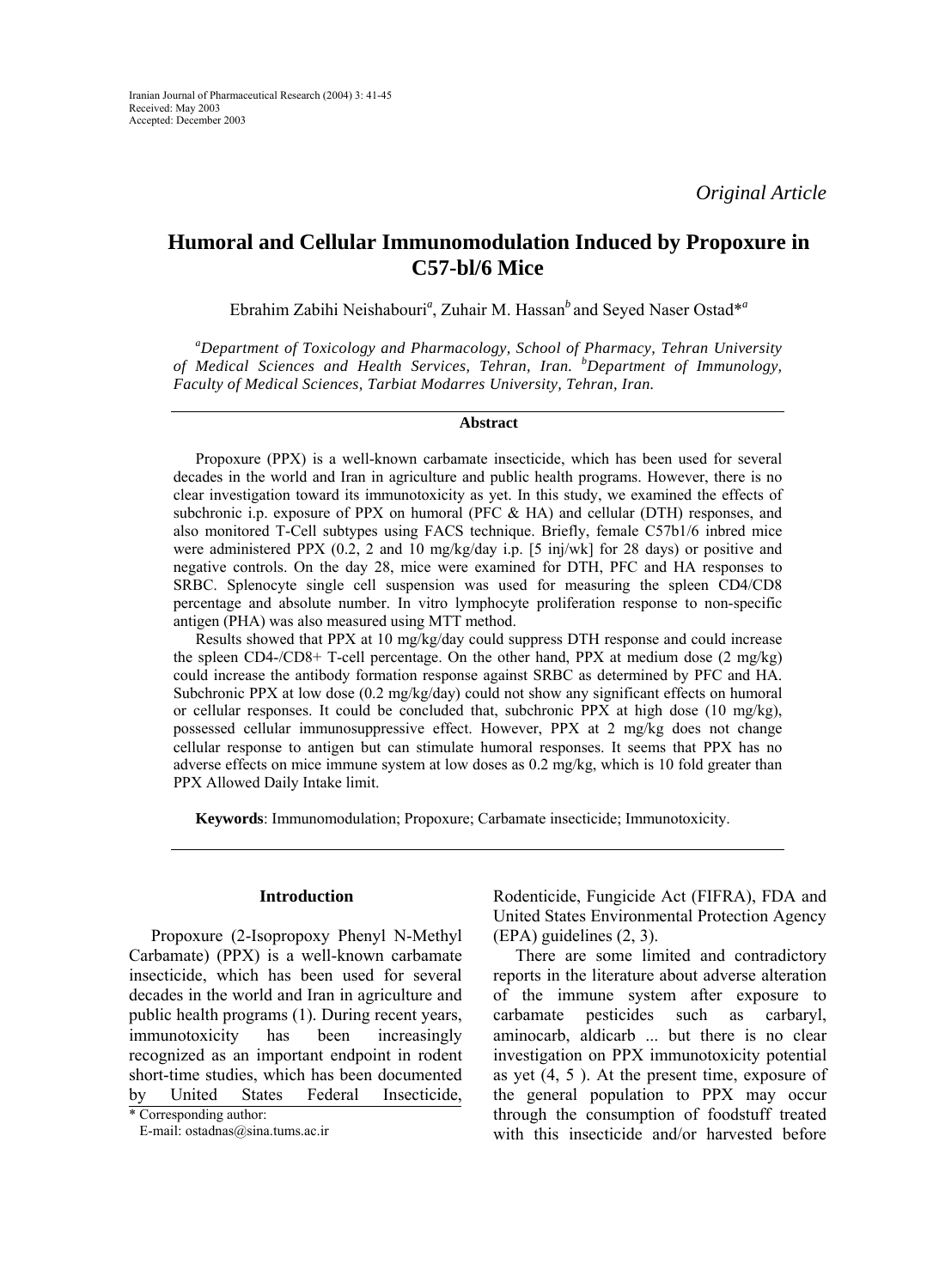residues have been declined to acceptable levels. PPX is readily and completely absorbed from gastrointestinal tract and metabolized in a great ratio by the liver. The main feature of PPX toxicity in mammals is correlated to its cholinesterase inhibition effect (1). While some carbamates could induce suppression in immune responses, some others could stimulate those responses (5). Propoxure (i.p.)  $LD_{50}$  in mice is about 14 mg/kg and its Allowed Daily Intake (ADI) is  $0.02 \text{ mg/kg/day}$  (1).

## **Experimental**

## **Animals**

Female C57b1/6 inbred mice (4 weeks old) were purchased from Pasteur Institute (Karaj, Breeding Center). The mice weights were in 19- 21 g range at the beginning of the test and after one week (for acclimatization), 5 groups of mice (5-7 mice per group), were treated by different doses of PPX (3 different doses) or positive and negative (vehicle) controls. Mice were housed in polystyrene cages (6-7 mice per cage) with free access to food and water with a 12/12 light-darkness cycles and at ambient temperature of 20-25°C.

#### **Materials**

PPX technical grade (Bayer, Germany) (>99% purity) was offered by Iran-Bayer Corporation (Tehran-Iran) and dissolved in normal saline at appropriate concentrations to prepare 1, 0.2 or 0.02 mg/ml of PPX in saline. These solutions were prepared freshly before the injection. Dexamethasone (DXMN), Cyclophosphamide (CPS), 3-(4, 5-diamethyl-2 thiazolyl) 2, 5 diphenyl-2H-tetrazolium) (MTT) and RPMI-1640 were purchased from Sigma Chemical Company and freshly solutions (0.4 mg/ml DXMN and 1 mg/ml CPS) were prepared in normal saline. Freund Complete (and Incomplete) Adjuvant (FCA & FICA), Sheep Red Blood Cell (SRBC) and Guinea Pig Complement (GPC) were purchased from Iran Pasteur Institute (Karaj, Iran)

## **Methods**

#### *Doses and Exposure Schedules*

The mice were administered appropriate volume of PPX solutions intraperitoneally (i.p.,

10 ml/kg) in order to receive 10, 2 and 0.2 mg/kg PPX for 28 days (5 inj/wk). The negative control group received vehicle (Saline, 10 ml/kg), for 28 consecutive days (5 inj/wk) and positive control groups were administered CPS  $(10 \text{ mg/kg}, i.p.)$  or DXMN  $(4 \text{ mg/kg}, i.p.)$  for 5 days.

## *Serum SRBC antibody titer: Hemmagglutination (HA) titer*

Four days before the treatment period ended, the mice were immunized by injecting i.p. 5x10<sup>8</sup> SRBC in saline. After preparing sera from peripheral blood, aliquots (25 µl) of twofold diluted sera in saline were challenged with 25 µl of 1 % v/v SRBC suspension in microtiter plates. The plates were incubated at 37°C for 1 h and then observed for hemmagglutination. The highest dilution hemmagglutination was taken as the antibody titer (6)

## *IgM-Plaque Forming Cells (IgM-PFC)*

The mice were immunized by SRBC  $(5x10<sup>8</sup>)$ SRBCs in saline, i.p.) as for HA test and the number of Plaque Forming Cells was determined (7). Briefly, spleen single cell suspension  $(2 \text{ X } 10^5 \text{ cells/ml})$  in RPMI-1640 was prepared and efficient amounts of SRBC and guinea pig complement (GPC) were added to achieve final concentrations of 7% SRBC and 10% GPC was (which would be then incubated in humid atmosphere at 37°C for 3 hrs.). The number of lyses plaques produced by  $10<sup>5</sup>$  splenocyte was counted by  $10X$  objective light microscope. The results were reported as the number of PFC in  $10^6$  splenocytes or after correcting for spleen cellularity as the number of PFC per spleen.

#### *Lymphocyte Proliferation Test*

Splenocyte single cell suspension was prepared by up-downing 4m1 RPMI-1640 in spleen and after omitting RBCs using 0.75% NH4C1 in Tris (0.02%, pH=7.2) buffer (adding 6 ml buffer to 2 ml cell suspension after 3 minutes centrifuging at  $1000g$  for 2 min). Concentration was adjusted to  $2 \times 10^6$  cell/ml in RPMI-1640 supplemented by 10% fetal calf serum, 2 mM L-Glutamine, 25 mM HEPES. One hundred microliters of diluted cell suspension were dispensed into 96-well flat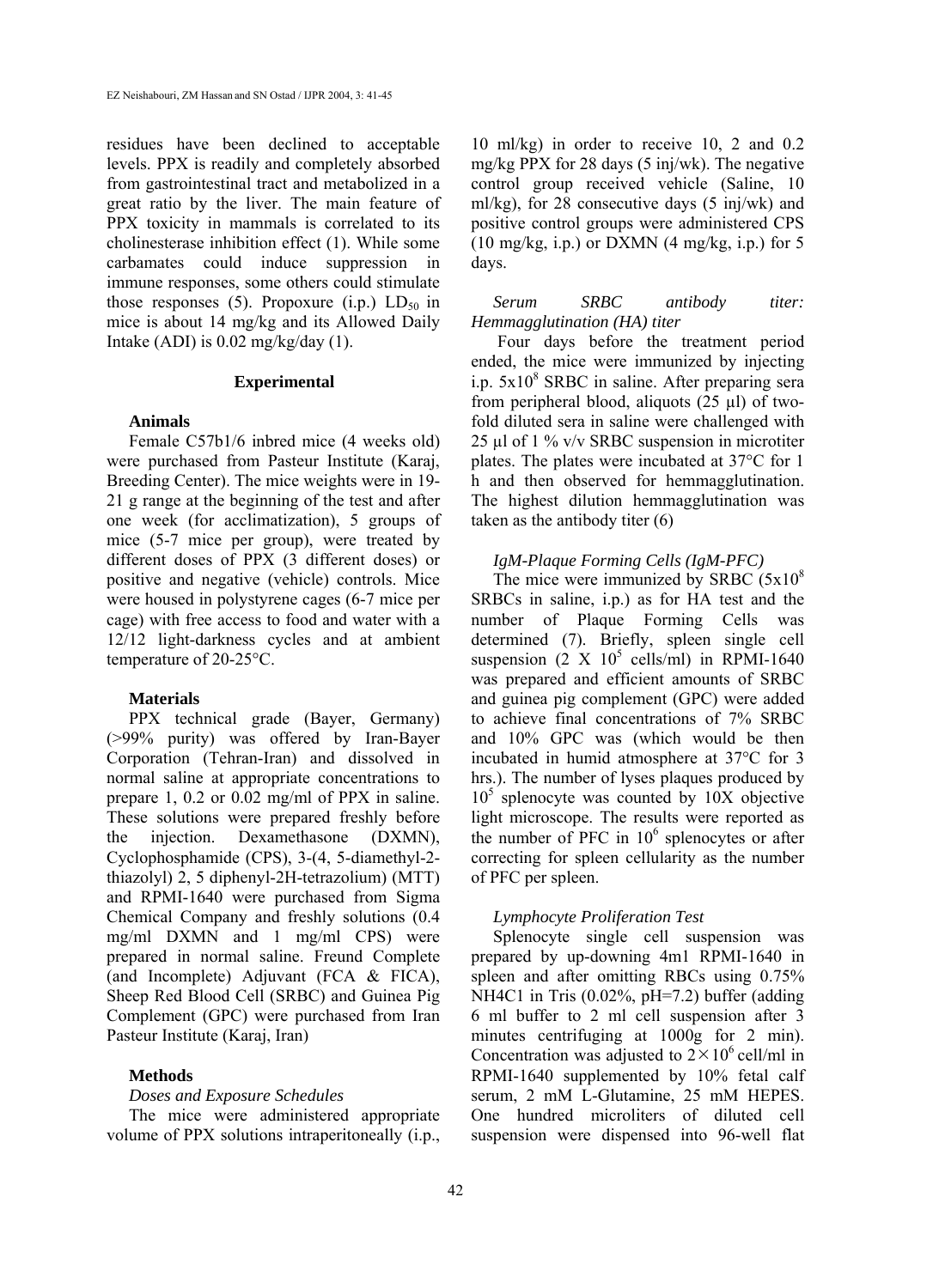**Table 1.** Effect of different doses of propoxure (PPX) on functional tests of the immune system

| Treatment group (n)    | HА                       | IgM-PFC          |                    | $DTH'$ $(\%)$        |                          | Lymphocyte Proliferation <sup>2</sup> |
|------------------------|--------------------------|------------------|--------------------|----------------------|--------------------------|---------------------------------------|
|                        | (Log <sub>2</sub> titre) | $PFC/10$ cells   | PFC/Spleen         | 24hrs                | 48hrs                    |                                       |
| Control (Vehicle) (6)  | $5.83 \pm 0.31$          | $1025 \pm 57$    | 96297±7082         | $55.99 \pm 4.20$     | $20.28 \pm 2.52$         | $0.894\pm0.0069$                      |
| PPX $10mg/kg(6)$       | $5.2 \pm 0.31$           | $913\pm28$       | 86223±4224         | $34.77\pm4.33*$      | $15.06\pm3.07$           | $0.917\pm0.0260$                      |
| PPX $2mg/kg(6)$        | $6.7 \pm 0.21*$          | $1195 \pm 35*$   | $121925 \pm 7482*$ | $49.94 \pm 2.80$     | $18.89 \pm 3.98$         | $0.908 \pm 0.0116$                    |
| PPX $0.2$ mg/kg $(5)$  | $5.8 \pm 0.37$           | 986±51           | $90668 \pm 3345$   | $58.85\pm3.76$       | $24.45\pm4.14$           | $0.894 \pm 0.0089$                    |
| Positive Contro 13 (6) | $3.8\pm0.31**a$          | $382 \pm 78$ **a | 18277±3345**a      | $11.86 \pm 7.09$ **b | $5.261 \pm 4.90 \cdot b$ | $0.641\pm0.0169$ * * b                |
|                        |                          |                  |                    |                      |                          |                                       |

1) Percent of increase in paw thickness (edema) 2) Optical density obtained by MTT assay

3) a: Dexamethasone 4mg/kg IP for 5 days, b: Cyclophosphamide 10 mg/kg 1P for 5 days \*P <0.5, \*\* P<0.01

bottom culture plate. Mitogen phytohemmaglutinin-A (PHA) was added at 5 µg/ml final concentration to each well and the volume was adjusted to 0.2 m1. After incubating for 72 h at  $37^{\circ}$ C and  $5\%$  CO<sub>2</sub> humid atmosphere air, cell proliferation was determined by MTT assay method (8). Briefly, 10% of (3-(4, 5 diamethyl-2-thiazolyl)2,5 diphenyl-2H-tetrazolium) (MTT) (5 mg/ml) was added to each well and plates were incubated at  $37^{\circ}$ C in CO<sub>2</sub> humid atmosphere for 4 h. The blue formazan precipitate was dissolved in acidic Isopropanol and its optical density was measured in 570 nm using Elisa Reader (Stat-FaXTM). Each dose was tested in triplicates.

## *Delayed Type Hypersensitivity (DTH) to SRBC*

The mice were sensitized by injecting  $10^8$ SRBCs suspended in 50 µ1 FCA subcutaneously (s.c.) to their hind paws at the day 18 (or day 2 for positive control groups). After 10 days secondary  $10^8$  SRBC suspended in 50 µl FICA was injected s.c. to the same hind paw. The edema (as percentage of increase in thickness) at 24 and 48 h after injection were measured by micrometer and compared to the control paw (50  $\mu$ l s.c. injection of saline) (6).

## *Spleen T-Cell subtyping*

T-Cell subtyping was performed as previously described method (9). Briefly, splenocyte single cell suspension in RPMI-1640  $(10^6 \text{ cell/ml})$  was prepared and after counting viable cells by trypan-blue dye exclusion method, spleen cellularity was obtained. The  $CD4^{\dagger}/CD8$  and  $CD4^{\dagger}/CD8$ <sup>+</sup> T-Cell subtypes were measured using Epics® flow cytometer and rat anti-CD4 and CD8 monoclonal antibody conjugated with Flouresceine-isothio-cyanate (FITC). By multiplying differential ratios of each CD4 and CD8 subtypes to the total spleen cell contents, their total amounts in spleen were calculated.

## *Statistical analysis*

Homogenous variance data were analyzed statistically by student t-test and one-way ANOVA with Dunnett's post test, using GraphPad Prism® 3.03 software. Data are presented as mean ±SE.

## **Results and Discussion**

There is little information in the literature regarding the dose dependent effect of PPX on immune system. The latest comprehensive study on PPX immunotoxicity screening was conducted by Seth *et al* in a rat model (4). In our study, female inbred C57bl/6 mice were used, which are more susceptible than rats to PPX (LD50 i.p. <15 mg/kg) and also are an accepted model for immunotoxicological studies (10, 11). Our previous studies on this



**Figure 1.** Effect of different doses of Propoxure (PPX) on Delayed Type Hypersensitivity response (percent of edema 24 h after secondary SRBC injection to the mice hind paws) compared to the positive (Cylophosphamide 10 mg/kg/day) and negative (saline 10 ml/kg) controls .

 $P < 0.05$ ,  $P < 0.01$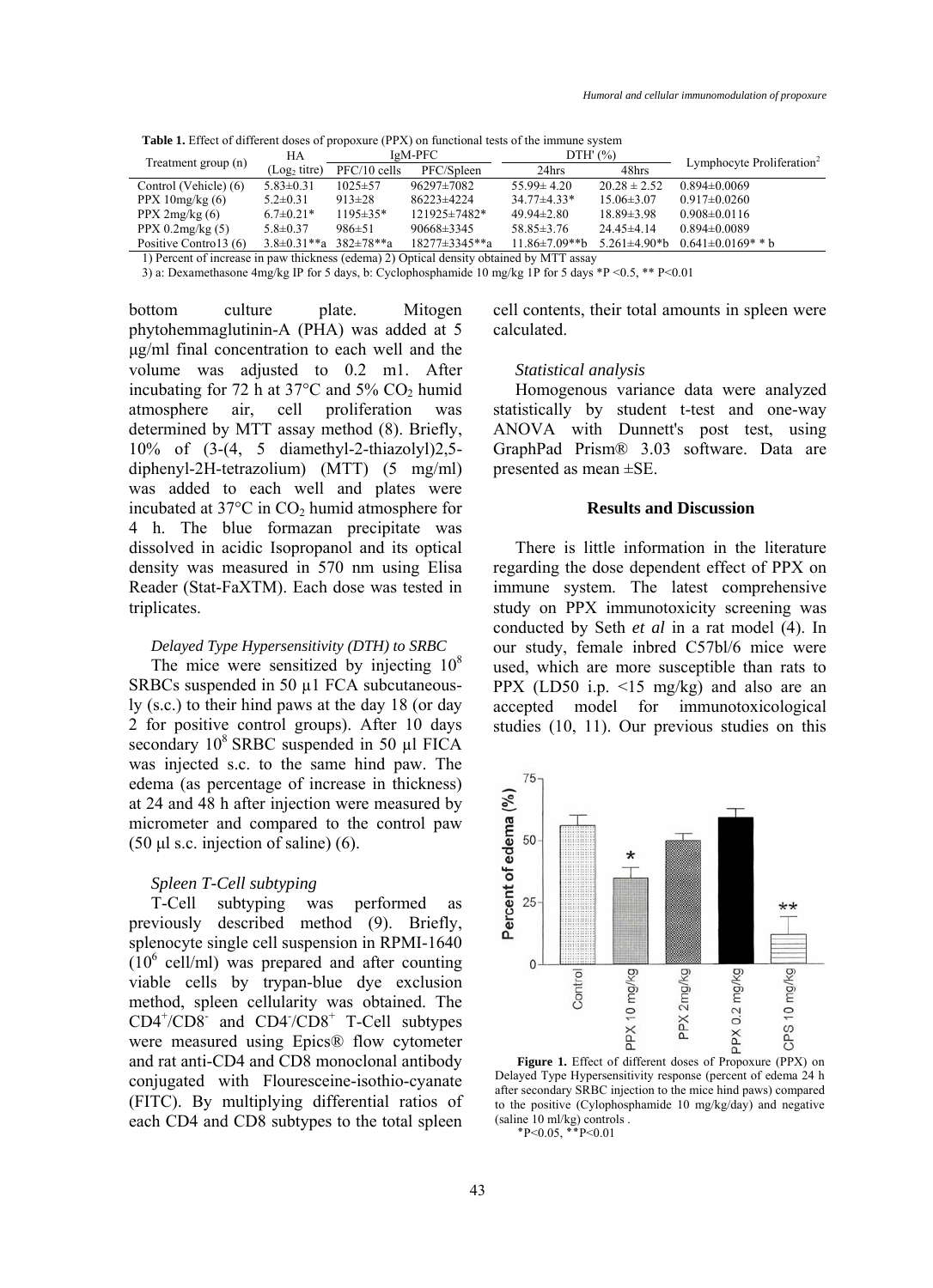| <b>Table 2.</b> Effects of different doses of Fropoxare (FFT) on spicen T cen subtypes |                    |                    |                  |                                    |                                     |  |  |  |  |  |
|----------------------------------------------------------------------------------------|--------------------|--------------------|------------------|------------------------------------|-------------------------------------|--|--|--|--|--|
| Treatment group (n)                                                                    | $CD4+T-Cell (%)$   | $CD8+T-Cell (%)$   | CD4/CD8<br>Ratio | Spleen $CD4^+$<br>Content $(x 10)$ | Spleen $CD8+$<br>Content $(x 10^7)$ |  |  |  |  |  |
| Control (Vehicle) (6)                                                                  | $24.7 \pm 0.90$    | $13.25 \pm 0.34$   | $1.83 \pm 0.09$  | $2.70\pm 0.12$                     | $1.47 \pm 0.04$                     |  |  |  |  |  |
| PPX $10mg/kg(6)$                                                                       | $25.1 \pm 1.93$    | $15.82\pm0.35*$    | $1.58 \pm 0.09$  | $2.23 \pm 0.22$                    | $1.43 \pm 0.06$                     |  |  |  |  |  |
| PPX 2mg/kg (6)                                                                         | $24.7 \pm 0.63$    | $13.6 \pm 0.69$    | $1.83 \pm 0.06$  | $2.72 \pm 0.09$                    | $1.50 \pm 0.07$                     |  |  |  |  |  |
| $PPX$ 0.2mg/kg $(5)$                                                                   | $23.2 \pm 0.59$    | $13.6 \pm 0.38$    | $1.72 \pm 0.07$  | $2.58\pm0.13$                      | $1.50 \pm 0.03$                     |  |  |  |  |  |
| Cyclophosphamide (6)                                                                   | $30.8 \pm 1.30$ ** | $18.29 \pm 0.53**$ | $1.68 \pm 0.06$  | $2.02\pm0.16**$                    | $1.13 \pm 0.10**$                   |  |  |  |  |  |

**Table 2.** Effects of different doses of Propoxure (PPX) on spleen T cell subtypes

\*P<0.05, \* \* P<0.01 statistically different from the control group.

model showed that subchronic exposure to PPX at high dose produced histopathological changes in immune system (unpublished data). So as the tier I of PPX immunotoxicology tests (12), we examined the effect of i.p. administered PPX on mice immune functions. Allowed daily intake (ADI) for PPX is 0.02 mg/kg/days (1), so the dose of 0.2 mg/kg/day was chosen as the lowest treatment dose. PPX has no bioaccumulation and its cholinesterase inhibitory effect would be reversed in few hours after its administration (13). High dose of PPX (10 mg/kg/day) decreased DTH response at 24 h after secondary antigen injection (Figure l), but did not show statistically significant effect at 48 h after injection (Table 1). Furthermore, there was an increase in spleen CD8+/CD4 T-Cell subtype; however, other immunological responses did not change at this dose (Table 2). PPX at medium dose (2 mg/kg/day) increased the number of Plaque Forming Cells (IgM-PFC) and serum anti-SRBC antibody titer (HA) (Figures 2 and 3). At low dose of PPX (0.2 mg/kg/day) no marked changes in any of these parameters were observed (Tables 1 and 2).



**Figure 2.** Effect of different doses of Propoxure (PPX) on the number of Plaque Formating Cells (PFC) per  $10<sup>6</sup>$ splenocytes compared to 4mg/kg Dexamethasone (DXMN) as positive control and 10 mg/kg saline as negative control.  $P < 0.05$ , \*\* P $< 0.01$ 

Immunosuppression is a common side effect in subchronic exposure to most of insecticides including carbamates (3, 14). We also observed an immunosuppressive effect induced by PPX on DTH response, which confirms previous reports about PPX immunotoxic effects (4). However, possibly due to the different toxicokinetic profiles in rat and mice, the minimum immunosuppressive doses in these two models are different. This immunosuppressive effect, at least in some extent, may be initiated from an elevation in CD8<sup>+</sup> T-Cell percentage which could lead to the decline in cellular immune response (15). PPX at lower dose (2 mg/kg/day) showed an immunostimulatory effect in humoral responses. Results of this experiment showed that PPX at low dose may stimulate humoral system while at higher dose the inhibitory effect in this system is dominant. These results also indicated that PPX at 0.2 mg/kg had no observable adverse effect on murine immune system, which is also in concordance with the recommended no observable adverse effect level (NOAEL) of PPX (0.02 mg/kg/day) by WHO.



Hemagglutination titer compared to 4 mg/kg Dexamethasone (DXMN) (as positive control) and 10 ml/kg saline (negative control).

 $P < 0.05$ , \*\* P $< 0.01$